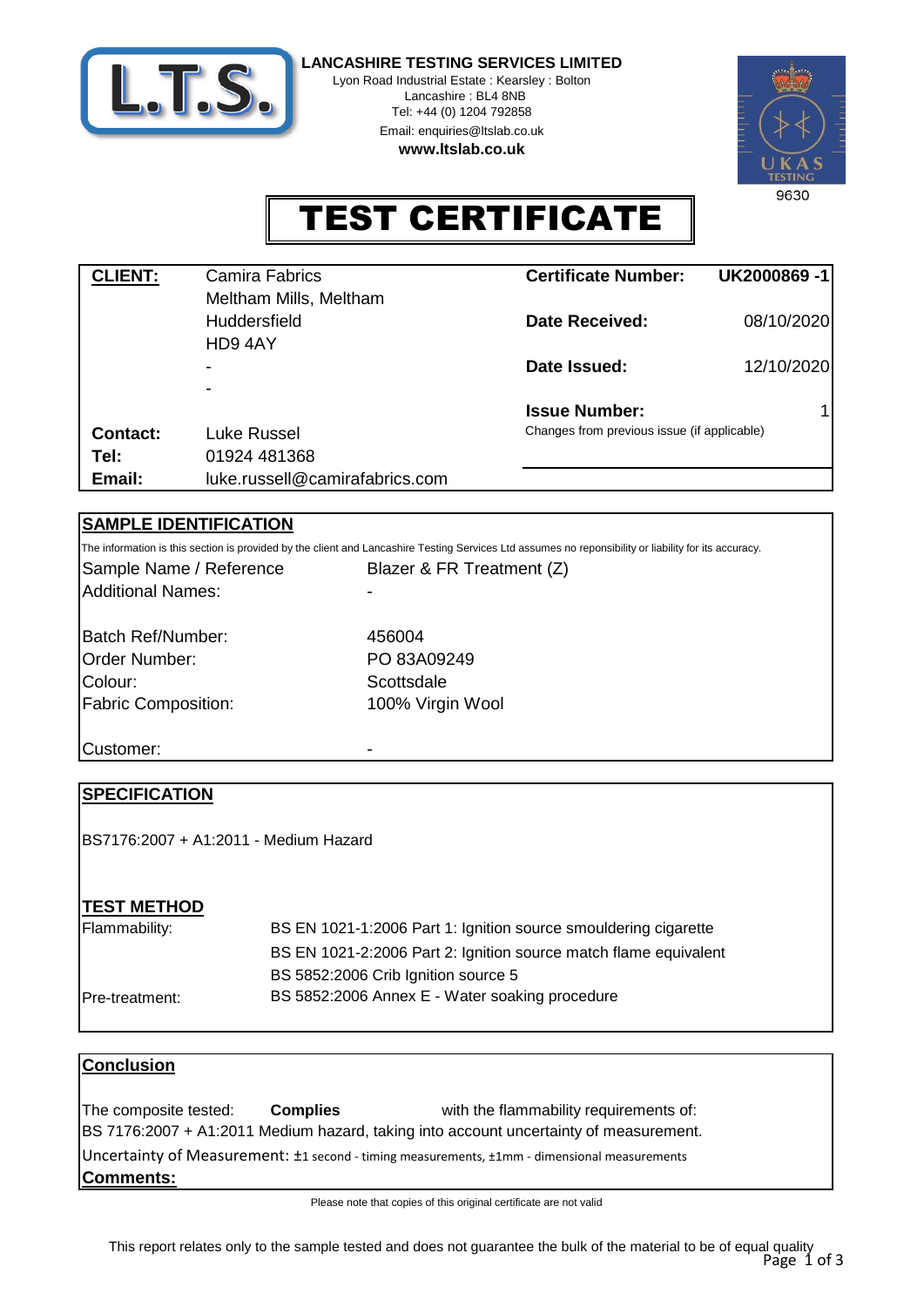

Lyon Road Industrial Estate : Kearsley : Bolton Lancashire : BL4 8NB Tel: +44 (0) 1204 792858 Email: enquiries@ltslab.co.uk

**www.ltslab.co.uk**



# TEST CERTIFICATE

### **Test Results:-**

#### **BS7176:2007 + A1:2011 - Medium Hazard - Specification for resistance to ignition of upholstered furniture for non-domestic seating by testing composites**

*"The following test results relate only to the ignitability of the combination of materials under the particular conditions of test; they are not intended as a means of assessing the full potential fire hazard of the materials in use."*

| Sample Code                                                                                   |                       |                                                | UK2000869<br>$-1$                                                       |                |          |                                                        |              |                       |  |  |
|-----------------------------------------------------------------------------------------------|-----------------------|------------------------------------------------|-------------------------------------------------------------------------|----------------|----------|--------------------------------------------------------|--------------|-----------------------|--|--|
| Sample / Name Reference                                                                       |                       |                                                | Blazer & FR Treatment (Z)                                               |                |          |                                                        |              |                       |  |  |
| Client<br>Camira Fabrics                                                                      |                       |                                                |                                                                         |                |          |                                                        |              |                       |  |  |
| Date of test                                                                                  |                       |                                                | 12/10/2020                                                              |                |          |                                                        |              |                       |  |  |
| Pre-Treatment                                                                                 |                       |                                                | BS 5852:2006 Annex E - Water soaking procedure                          |                |          |                                                        |              |                       |  |  |
|                                                                                               |                       |                                                | Line Dried during day at ambient temperature                            |                |          |                                                        |              |                       |  |  |
| <b>Filling Type</b>                                                                           |                       |                                                | Carpenter/RX36110 CMHR polyurethane foam of approximate density 36Kg/m3 |                |          |                                                        |              |                       |  |  |
| Size of test rig                                                                              |                       |                                                | Small: Back - 450 x 300 ± 2mm + Seat - 450 x 150 ± 2mm                  |                |          |                                                        |              |                       |  |  |
| <b>Test Conditions</b>                                                                        |                       |                                                | Period h                                                                | Temperature °C |          | Relative humidity %                                    | Air Flow m/s | Volume m <sup>3</sup> |  |  |
| Conditioning of test specimens                                                                |                       | $≥$ 16                                         | $23 + 2$                                                                |                | $50 + 5$ |                                                        |              |                       |  |  |
|                                                                                               | Testing conditions    |                                                | $\blacksquare$                                                          | 10-30          |          | 15-80                                                  | $0.02 - 0.2$ | >6                    |  |  |
| <b>Testing Source</b>                                                                         |                       | BS EN 1021-1:2006 Smouldering Cigarette Source |                                                                         |                |          |                                                        |              |                       |  |  |
| Testing time limit                                                                            |                       |                                                | 60 minutes after placement of smouldering cigarette.                    |                |          |                                                        |              |                       |  |  |
| Position<br>Test                                                                              |                       | Ignition/N                                     | Duration of: (min.sec)                                                  |                |          |                                                        |              |                       |  |  |
|                                                                                               | No.<br>on<br>Ignition |                                                | Ignition<br>Source                                                      | <b>Flames</b>  | Smoke    | Smouldering and flaming criteria exceeded: (If<br>any) |              |                       |  |  |
| 1                                                                                             | <b>RHS</b>            | NI                                             | 26.19                                                                   | $\blacksquare$ | 27.24    |                                                        |              |                       |  |  |
| $\overline{2}$                                                                                | M                     | NI                                             | 25.04                                                                   | $\blacksquare$ | 26.16    | $\blacksquare$                                         |              |                       |  |  |
| 3                                                                                             |                       |                                                |                                                                         |                |          |                                                        |              |                       |  |  |
| <b>Testing Source</b>                                                                         |                       | BS EN 1021-2:2006 Match flame ignition source  |                                                                         |                |          |                                                        |              |                       |  |  |
| Testing time limit<br>2 minutes after removal of burner tube (120 seconds)                    |                       |                                                |                                                                         |                |          |                                                        |              |                       |  |  |
| Test<br>Position<br>No.<br>on                                                                 |                       | Ignition/N                                     | Duration of: (sec)                                                      |                |          |                                                        |              |                       |  |  |
|                                                                                               |                       | Ignition                                       | Ignition<br>Source                                                      | <b>Flames</b>  | Smoke    | Smouldering and flaming criteria exceeded: (If<br>any) |              |                       |  |  |
| 1                                                                                             | <b>LHS</b>            | NI                                             | 15                                                                      | 16             | 27       |                                                        |              |                       |  |  |
| $\overline{2}$                                                                                | M                     | NI                                             | 15                                                                      | 15             | 25       |                                                        |              |                       |  |  |
| 3                                                                                             | <b>RHS</b>            | NI                                             | 15                                                                      | 15             | 25       |                                                        |              |                       |  |  |
| <b>RESULT:</b><br><b>SMOULDERING CIGARETTE SOURCE</b>                                         |                       |                                                |                                                                         |                |          | <b>PASS</b>                                            |              |                       |  |  |
|                                                                                               |                       |                                                | <b>MATCH FLAME IGNITION SOURCE</b>                                      |                |          |                                                        | <b>PASS</b>  |                       |  |  |
| KEY: I = Ignition, NI = Non Ignition, LHS = Left hand side, M = Middle, RHS = Right hand side |                       |                                                |                                                                         |                |          |                                                        |              |                       |  |  |

#### **Issue Number: 1**

Please note that copies of this original certificate are not valid

This report relates only to the sample tested and does not guarantee the bulk of the material to be of equal quality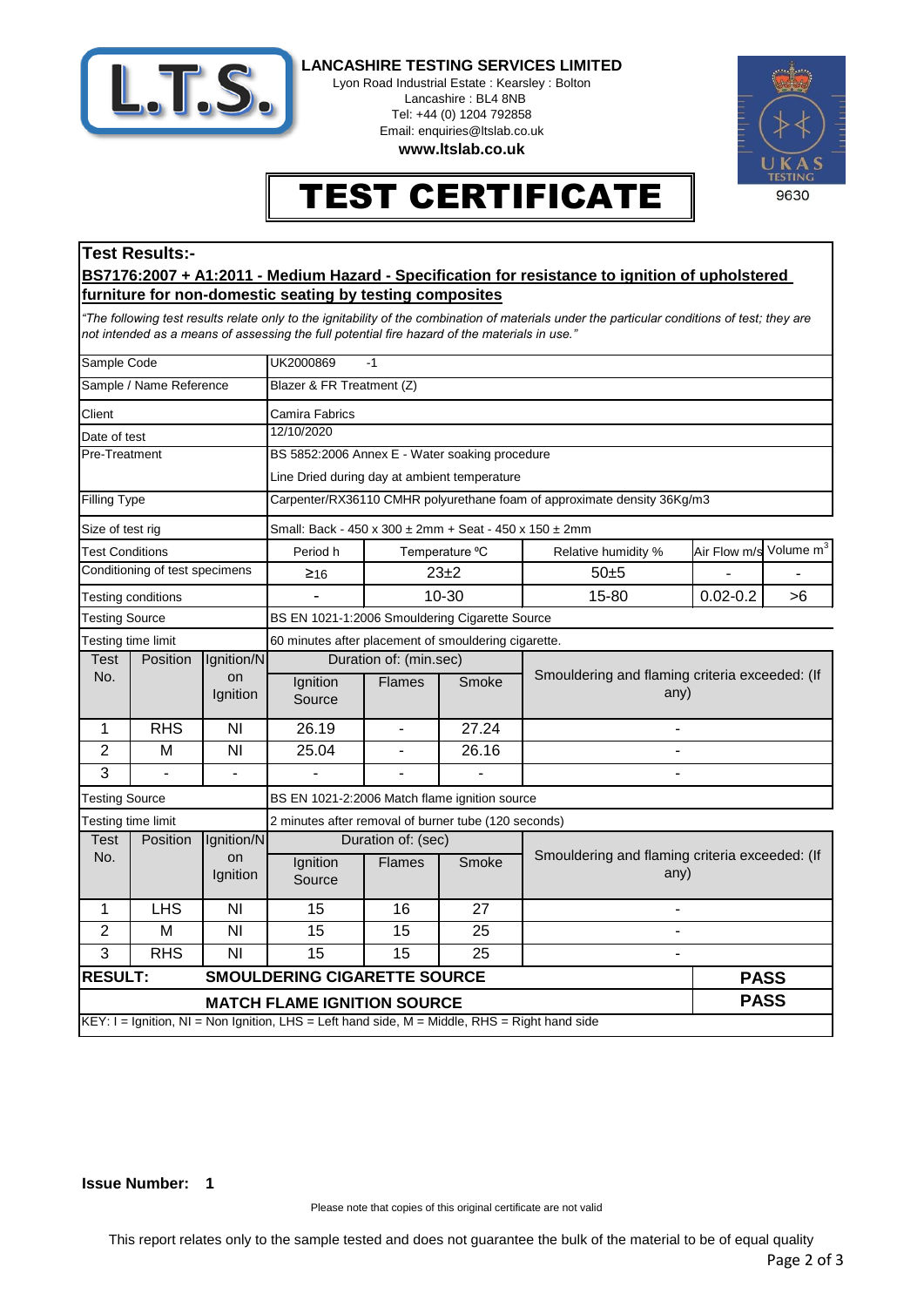

Lyon Road Industrial Estate : Kearsley : Bolton Lancashire : BL4 8NB Tel: +44 (0) 1204 792858 Email: enquiries@ltslab.co.uk

**www.ltslab.co.uk**



# TEST CERTIFICATE

#### **Test Results:-**

#### **BS7176:2007 + A1:2011 - Medium Hazard - Specification for resistance to ignition of upholstered furniture for non-domestic seating by testing composites**

*"The following test results relate only to the ignitability of the combination of materials under the particular conditions of test; they are not intended as a means of assessing the full potential fire hazard of the materials in use."*

| $KEY: I = Ignition, NI = Non Ignition, LHS = Left hand side, M = Middle, RHS = Right hand side)$ |   |                                                |                                                                         |                    |            |                                   |       |                                       |       |  |
|--------------------------------------------------------------------------------------------------|---|------------------------------------------------|-------------------------------------------------------------------------|--------------------|------------|-----------------------------------|-------|---------------------------------------|-------|--|
| <b>CRIB IGNITION SOURCE 5</b><br><b>RESULT:</b>                                                  |   |                                                |                                                                         |                    |            |                                   |       | <b>PASS</b>                           |       |  |
| 2                                                                                                | М | ΝI                                             | 3.56                                                                    | 5.41               | 90         | 77                                | 25    | 77                                    | 24    |  |
| 1                                                                                                | М | ΝI                                             | 4.04                                                                    | 5.54               | 87         | 75                                | 26    | 78                                    | 25    |  |
|                                                                                                  |   | Ignition                                       |                                                                         |                    | Width      | Length                            | Depth | Width                                 | Depth |  |
| No.                                                                                              |   | on                                             | <b>Flames</b><br>Smoke                                                  |                    | Horizontal |                                   |       | Vertical                              |       |  |
| Position<br>Test                                                                                 |   | Ignition/N                                     | Duration of: (min.sec)                                                  |                    |            | Extent of Damage to component: mm |       |                                       |       |  |
| Testing time limit                                                                               |   |                                                | 10 minutes after ignition of crib. Observed for 60 minutes in total.    |                    |            |                                   |       |                                       |       |  |
| <b>Testing Source</b>                                                                            |   |                                                | BS 5852:2006 Crib Ignition source 5                                     |                    |            |                                   |       |                                       |       |  |
| Testing conditions                                                                               |   |                                                |                                                                         | $10 - 30$<br>15-80 |            | $0.02 - 0.2$                      | ≥6    |                                       |       |  |
| Conditioning of test specimens                                                                   |   | ≥16                                            |                                                                         | $23+2$<br>$50+5$   |            |                                   |       |                                       |       |  |
| <b>Test Conditions</b>                                                                           |   | Period h                                       |                                                                         | Temperature °C     |            | Relative humidity %               |       | Volume m <sup>3</sup><br>Air Flow m/s |       |  |
| Size of test rig                                                                                 |   |                                                | Large: Back - 450 x 450 $\pm$ 2mm + Seat - 450 x 300 $\pm$ 2mm          |                    |            |                                   |       |                                       |       |  |
| Filling Type                                                                                     |   |                                                | Carpenter/RX36110 CMHR polyurethane foam of approximate density 36Kg/m3 |                    |            |                                   |       |                                       |       |  |
|                                                                                                  |   | Line Dried during day at ambient temperature   |                                                                         |                    |            |                                   |       |                                       |       |  |
| Pre-Treatment                                                                                    |   | BS 5852:2006 Annex E - Water soaking procedure |                                                                         |                    |            |                                   |       |                                       |       |  |
| Date of test                                                                                     |   |                                                | 12/10/2020                                                              |                    |            |                                   |       |                                       |       |  |
| Client                                                                                           |   |                                                | Camira Fabrics                                                          |                    |            |                                   |       |                                       |       |  |
| Sample Reference                                                                                 |   | Blazer & FR Treatment (Z)                      |                                                                         |                    |            |                                   |       |                                       |       |  |
| Sample Code                                                                                      |   | UK2000869<br>$-1$                              |                                                                         |                    |            |                                   |       |                                       |       |  |

| Test | Time for: (sec)         |                        |            |  |  |  |  |
|------|-------------------------|------------------------|------------|--|--|--|--|
| No.  | Ignition of test pieces | <b>Cover Splitting</b> | Extinction |  |  |  |  |
|      |                         |                        |            |  |  |  |  |
|      |                         |                        |            |  |  |  |  |

On behalf of Lancashire Testing Services :

**Tony Alcock,** Laboratory Technician:

John Marsh. Laboratory Technician:

Peter Collings. **Operations Manager:** 

Please note that copies of this original certificate are not valid

**Issue Number: 1**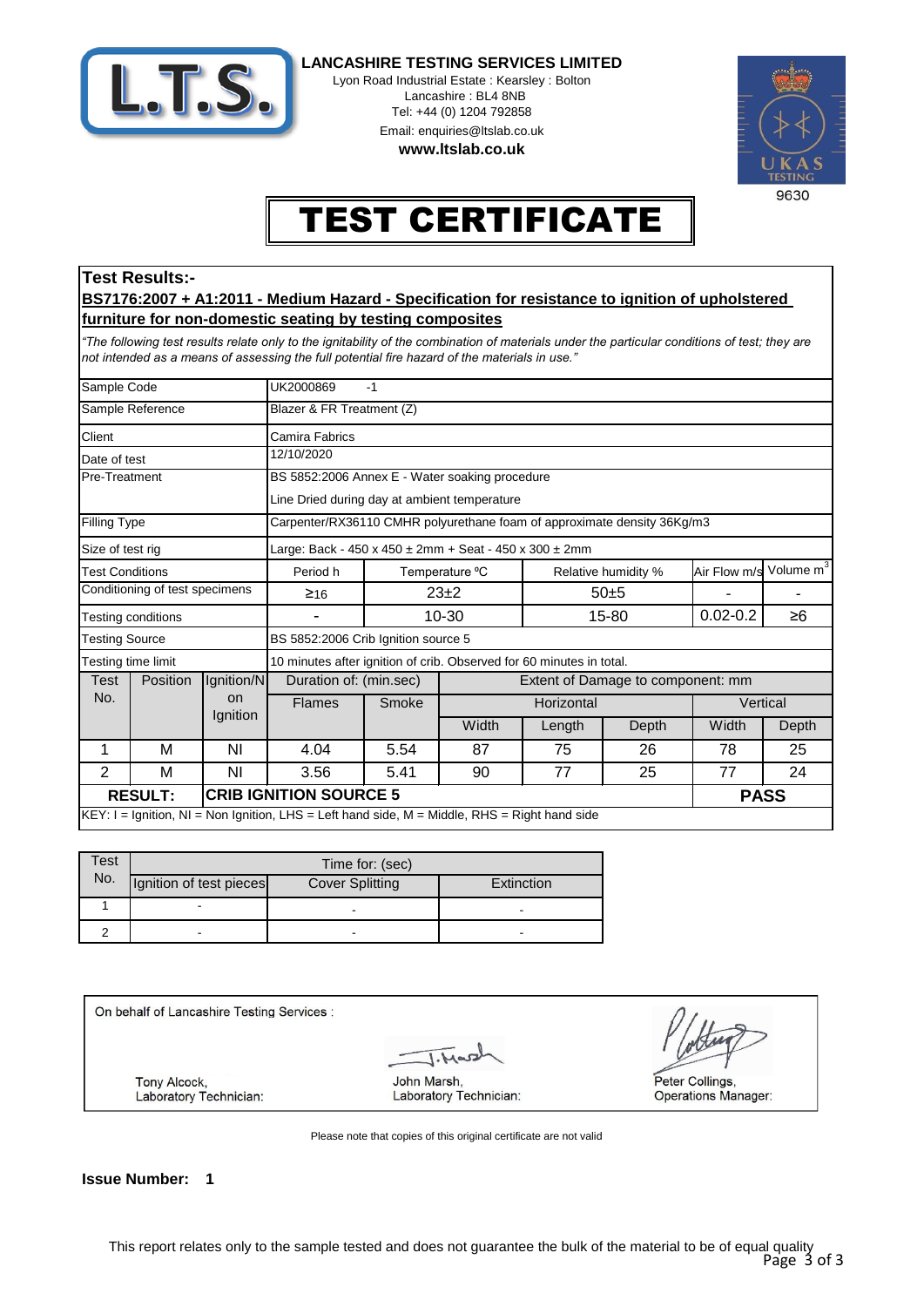

**LANCASHIRE TESTING SERVICES LIMITED** Lyon Road Industrial Estate : Kearsley : Bolton Lancashire : BL4 8NB Tel: +44 (0) 1204 792858 Email: enquiries@ltslab.co.uk **www.ltslab.co.uk**





## **Certificate Number: UK2000869-1**

If the measurement result plus/minus the expanded uncertainty with a 95 % coverage probability overlaps the limit, it is not possible to state compliance or non-compliance. The measurement result and the expanded uncertainty with a 95 % coverage probability will then be reported. The report will include the actual value with the uncertainty range.

Lancashire Testing Services Ltd have conducted thorough analysis of the uncertainty of all measurements carried out in the application of the standard or standards detailed in this report. Where possible any associated uncertainty of measurements have been accounted for in the working instructions, so that they have no impact on the reporting of the final result. In instances were uncertainty of measurements can only be taken into account after the test has been conducted, these uncertainty values have been stated on this report. The stated uncertainty of measurement has also been taken into account in the final reporting of the overall result.

#### **0 Issue Number:**